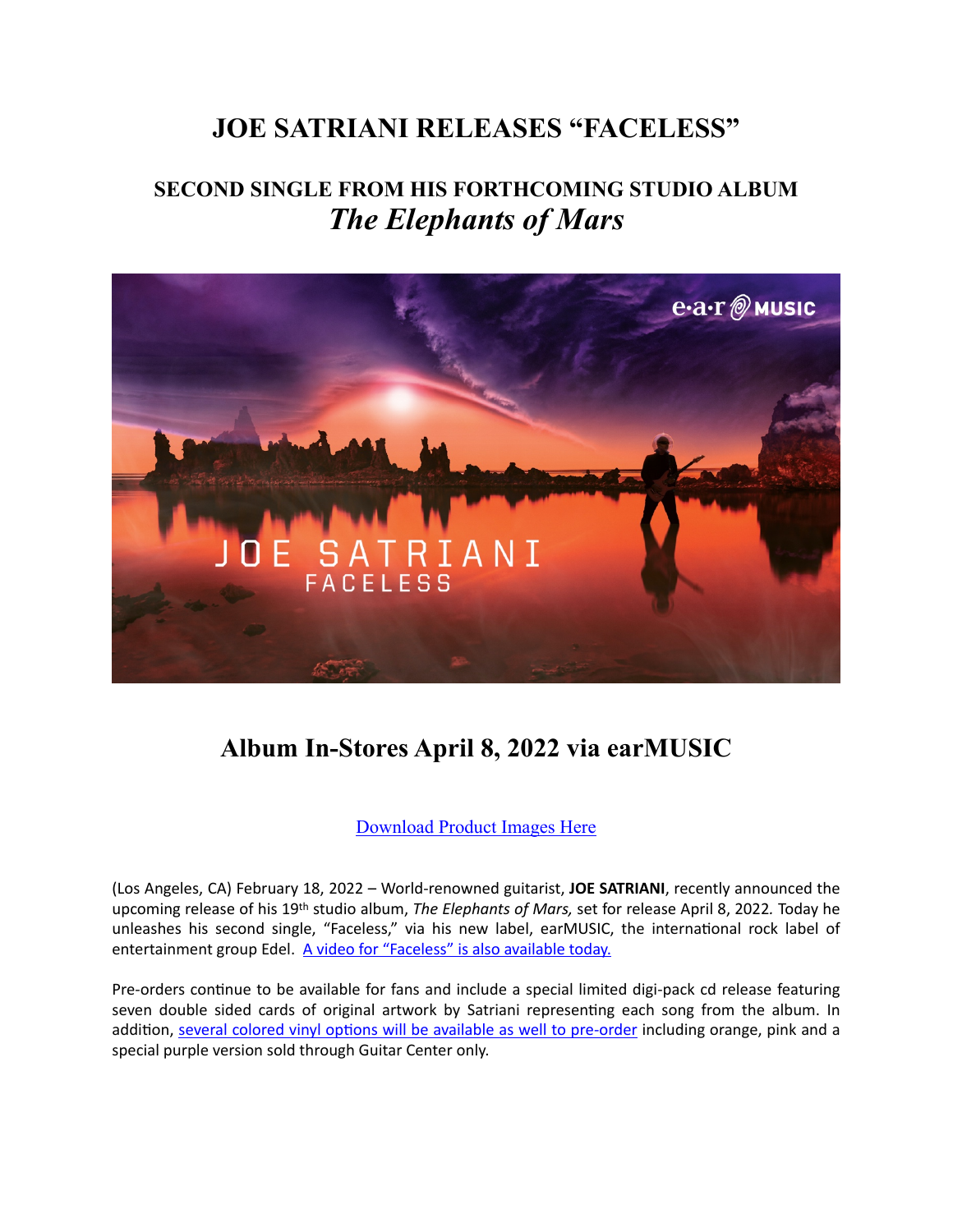#### **[For Press Use Only - Listen to The Elephants of Mars](https://www.promojukebox.com/PEMDL92959478-HDH5U4JDN26EYAJM-melissadragich@gmail.com,isabelle.albrecht)**



*The Elephants of Mars* crackles with an exciting new energy, briskly traveling through stylistic roads that feel freshly updated, viewed through new eyes. New single, "Faceless" shows a melodic, poignant side of the album as **Satriani** describes, "'Faceless' is about loneliness. When the person you want to see you for who you really are doesn't seem to recognize you." He continues, "It's also a comment on a society where people are truly knowing each other less and less, being separated by their differences rather than being united for their shared hopes and dreams. The solo section represents one's true self finally breaking free."



Photo credit: Eduardo Peña Dolhun